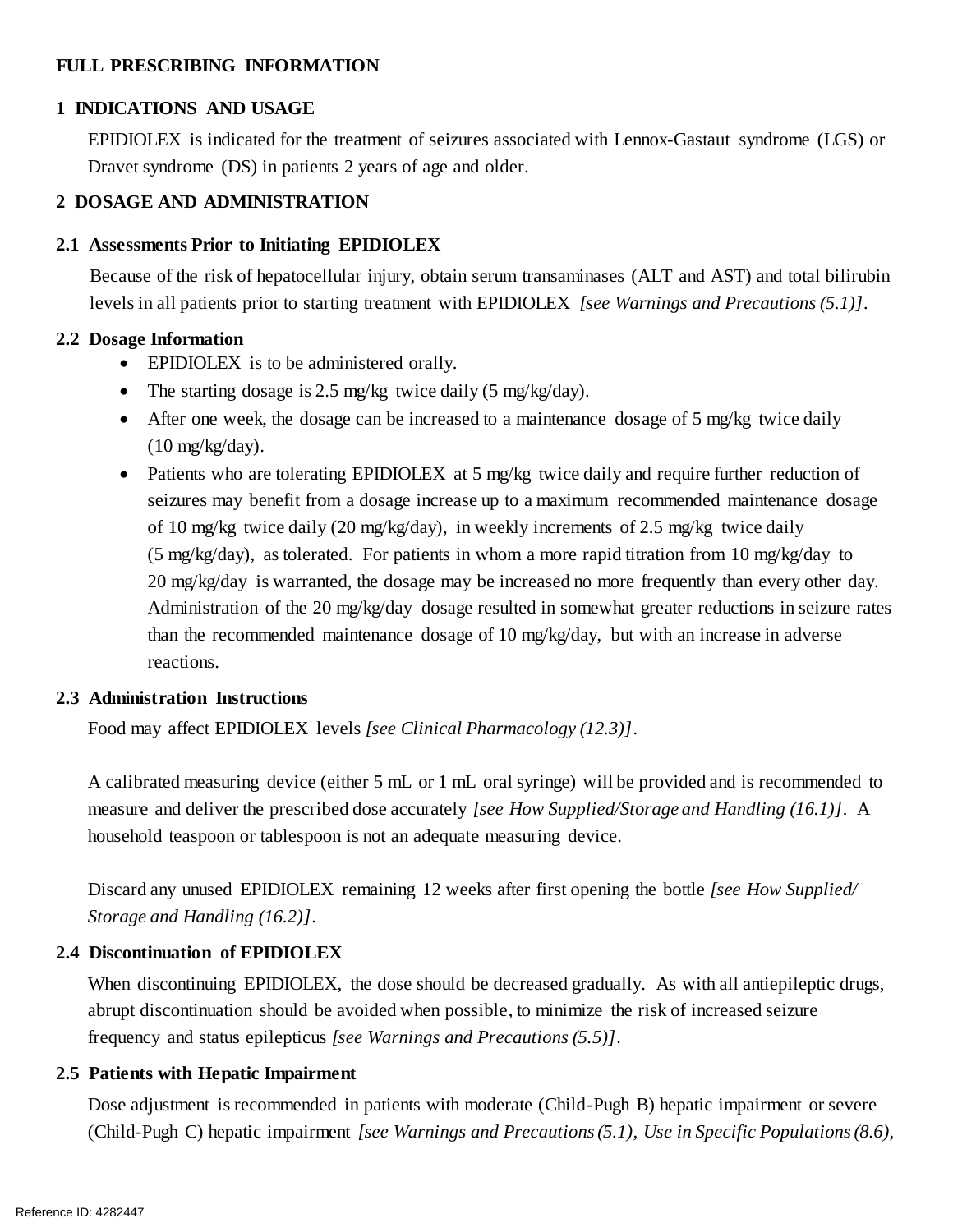*and Clinical Pharmacology (12.3)].* It may be necessary to have slower dose titration in patients with moderate or severe hepatic impairment than in patients without hepatic impairment (see Table 1)*.* 

EPIDIOLEX does not require dose adjustment in patients with mild (Child-Pugh A) hepatic impairment.

| <b>Hepatic Impairment</b> | <b>Starting Dosage</b>    | <b>Maintenance Dosage</b> | <b>Maximum</b>           |
|---------------------------|---------------------------|---------------------------|--------------------------|
|                           |                           |                           | Recommended              |
|                           |                           |                           | <b>Dosage</b>            |
| <b>Mild</b>               | 2.5 mg/kg twice daily     | 5 mg/kg twice daily       | 10 mg/kg twice daily     |
|                           | $(5 \text{ mg/kg/day})$   | $(10 \text{ mg/kg/day})$  | $(20 \text{ mg/kg/day})$ |
| <b>Moderate</b>           | 1.25 mg/kg twice daily    | 2.5 mg/kg twice daily     | 5 mg/kg twice daily      |
|                           | $(2.5 \text{ mg/kg/day})$ | $(5 \text{ mg/kg/day})$   | $(10 \text{ mg/kg/day})$ |
| <b>Severe</b>             | 0.5 mg/kg twice daily     | 1 mg/kg twice daily       | 2 mg/kg twice daily      |
|                           | $(1 \text{ mg/kg/day})$   | $(2 \text{ mg/kg/day})$   | $(4 \text{ mg/kg/day})$  |
|                           |                           |                           |                          |

 **Table 1: Dose Adjustments in Patients with Hepatic Impairment** 

# **3 DOSAGE FORMS AND STRENGTHS**

 Cannabidiol oral solution: 100 mg/mL for oral administration. Each bottle contains 100 mL of a clear, colorless to yellow solution.

## **4 CONTRAINDICATIONS**

 EPIDIOLEX is contraindicated in patients with a history of hypersensitivity to cannabidiol or any of the ingredients in the product *[see Description (11) and Warnings and Precautions (5.4)].* 

# **5 WARNINGS AND PRECAUTIONS**

### **5.1 Hepatocellular Injury**

 EPIDIOLEX causes dose-related elevations of liver transaminases (alanine aminotransferase [ALT] and/or aspartate aminotransferase [AST]). In controlled studies for LGS and DS, the incidence of ALT elevations above 3 times the upper limit of normal (ULN) was 13% in EPIDIOLEX-treated patients compared with 1% in patients on placebo. Less than 1% of EPIDIOLEX-treated patients had ALT or AST levels greater than 20 times the ULN. There were cases of transaminase elevations associated with hospitalization in patients taking EPIDIOLEX. In clinical trials, serum transaminase elevations typically occurred in the first two months of treatment initiation; however, there were some cases observed up to 18 months after initiation of treatment, particularly in patients taking concomitant valproate. Resolution of transaminase elevations occurred with discontinuation of EPIDIOLEX or reduction of EPIDIOLEX and/or concomitant valproate in about two-thirds of the cases. In about one-third of the cases, transaminase elevations resolved during continued treatment with EPIDIOLEX, without dose reduction.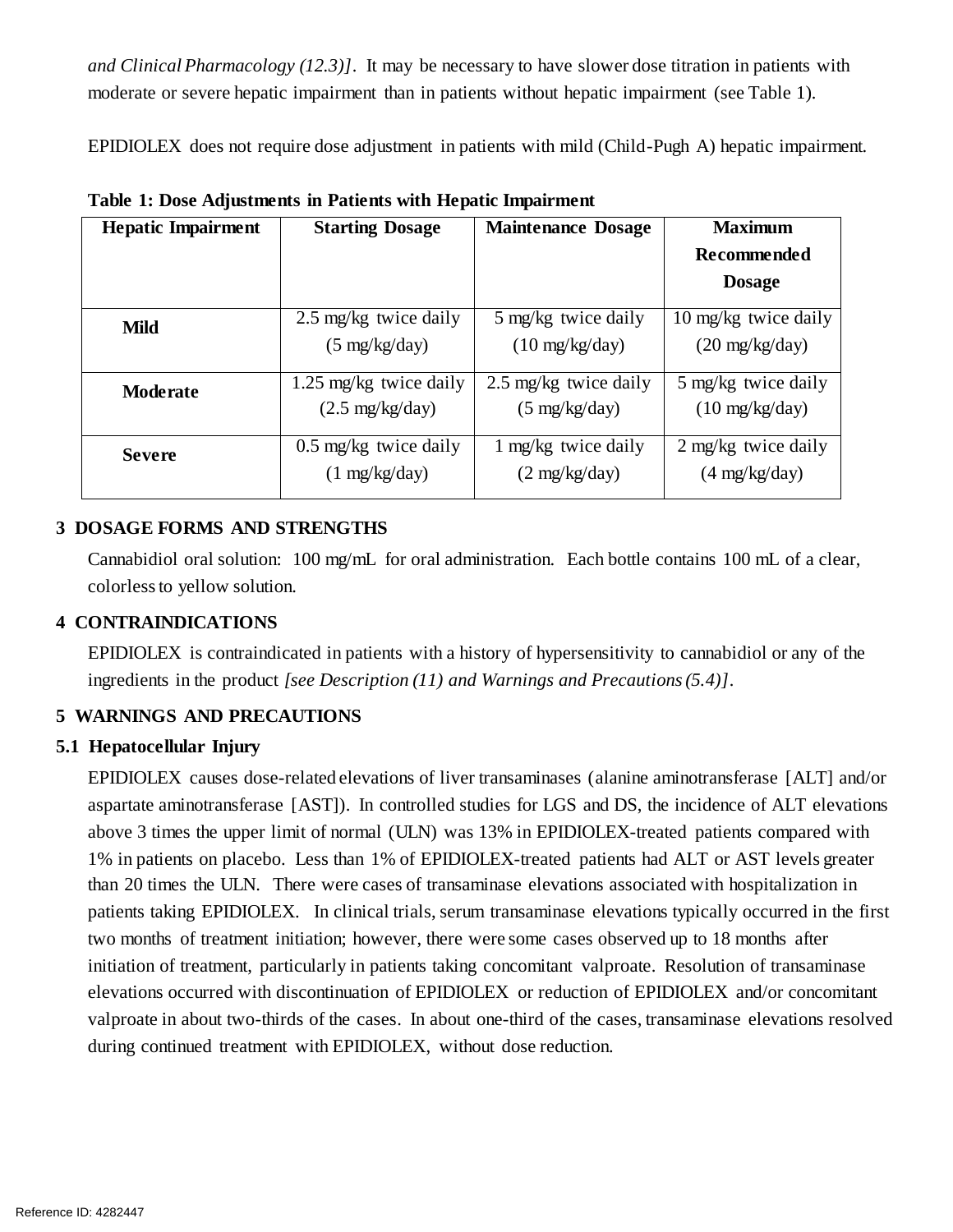### Risk Factors for Transaminase Elevation

### *Concomitant Valproate and Clobazam*

 The majority of ALT elevations occurred in patients taking concomitant valproate *[see Drug Interactions (7.3)].* Concomitant use of clobazam also increased the incidence of transaminase elevations, although to a lesser extent than valproate *[see Drug Interactions (7.2)].* In EPIDIOLEX-treated patients, the incidence of ALT elevations greater than 3 times the ULN was 30% in patients taking both concomitant valproate and clobazam, 21% in patients taking concomitant valproate (without clobazam), 4% in patients taking concomitant clobazam (without valproate), and 3% in patients taking neither drug. Consider discontinuation or dose adjustment of valproate or clobazam if liver enzyme elevations occur.

### *Dose*

 Transaminase elevations are dose-related. Overall, ALT elevations greater than 3 times the ULN were reported in 17% of patients taking EPIDIOLEX 20 mg/kg/day compared with 1% in patients taking EPIDIOLEX 10 mg/kg/day.

### *Baseline Transaminase Elevations*

 Patients with baseline transaminase levels above the ULN had higher rates of transaminase elevations when taking EPIDIOLEX. In controlled trials (Studies 1, 2, and 3) in patients taking EPIDIOLEX 20 mg/kg/day, the frequency of treatment-emergent ALT elevations greater than 3 times the ULN was 30% when ALT was above the ULN at baseline, compared to 12% when ALT was within the normal range at baseline. No patients taking EPIDIOLEX 10 mg/kg/day experienced ALT elevations greater than 3 times the ULN when ALT was above the ULN at baseline, compared with 2% of patients in whom ALT was within the normal range at baseline.

### Monitoring

 In general, transaminase elevations of greater than 3 times the ULN in the presence of elevated bilirubin without an alternative explanation are an important predictor of severe liver injury. Early identification of elevated liver enzymes may decrease the risk of a serious outcome. Patients with elevated baseline transaminase levels above 3 times the ULN, accompanied by elevations in bilirubin above 2 times the ULN, should be evaluated prior to initiation of EPIDIOLEX treatment.

 Prior to starting treatment with EPIDIOLEX, obtain serum transaminases (ALT and AST) and total bilirubin levels. Serum transaminases and total bilirubin levels should be obtained at 1 month, 3 months, and 6 months after initiation of treatment with EPIDIOLEX, and periodically thereafter or as clinically indicated. Serum transaminases and total bilirubin levels should also be obtained within 1 month following changes in EPIDIOLEX dosage and addition of or changes in medications that are known to impact the liver. Consider more frequent monitoring of serum transaminases and bilirubin in patients who are taking valproate or who have elevated liver enzymes at baseline.

 If a patient develops clinical signs or symptoms suggestive of hepatic dysfunction (e.g., unexplained nausea, vomiting, right upper quadrant abdominal pain, fatigue, anorexia, or jaundice and/or dark urine),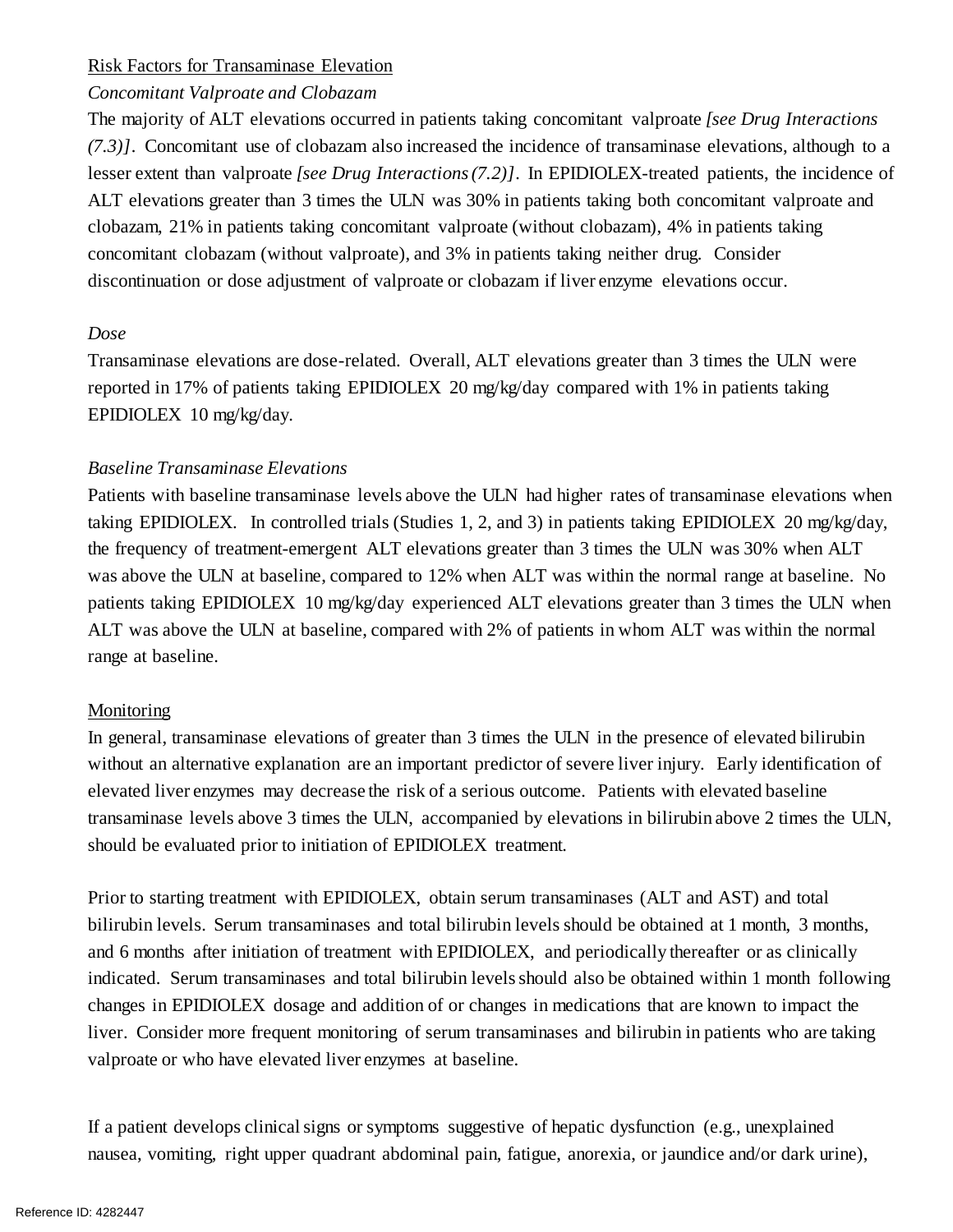promptly measure serum transaminases and total bilirubin and interrupt or discontinue treatment with EPIDIOLEX, as appropriate. Discontinue EPIDIOLEX in any patients with elevations of transaminase levels greater than 3 times the ULN and bilirubin levels greater than 2 times the ULN. Patients with sustained transaminase elevations of greater than 5 times the ULN should also have treatment discontinued. Patients with prolonged elevations of serum transaminases should be evaluated for other possible causes. Consider dosage adjustment of any co-administered medication that is known to affect the liver (e.g., valproate and clobazam).

#### **5.2 Somnolence and Sedation**

 EPIDIOLEX can cause somnolence and sedation. In controlled studies for LGS and DS, the incidence of somnolence and sedation (including lethargy) was 32% in EPIDIOLEX-treated patients, compared with 11% in patients on placebo and was dose-related (34% of patients taking EPIDIOLEX 20 mg/kg/day, compared with 27% in patients taking EPIDIOLEX 10 mg/kg/day). The rate was higher in patients on concomitant clobazam (46% in EPIDIOLEX-treated patients taking clobazam compared with 16% in EPIDIOLEX-treated patients not on clobazam). In general, these effects were more common early in treatment and may diminish with continued treatment. Other CNS depressants, including alcohol, could potentiate the somnolence and sedation effect of EPIDIOLEX. Prescribers should monitor patients for somnolence and sedation and should advise patients not to drive or operate machinery until they have gained sufficient experience on EPIDIOLEX to gauge whether it adversely affects their ability to drive or operate machinery.

#### **5.3 Suicidal Behavior and Ideation**

 Antiepileptic drugs (AEDs), including EPIDIOLEX, increase the risk of suicidal thoughts or behavior in patients taking these drugs for any indication. Patients treated with an AED for any indication should be monitored for the emergence or worsening of depression, suicidal thoughts or behavior, or any unusual changes in mood or behavior.

 Pooled analyses of 199 placebo-controlled clinical trials (mono- and adjunctive therapy) of 11 different AEDs showed that patients randomized to one of the AEDs had approximately twice the risk (adjusted Relative Risk 1.8, 95% CI:1.2, 2.7) of suicidal thinking or behavior compared to patients randomized to placebo. In these trials, which had a median treatment duration of 12 weeks, the estimated incidence rate of suicidal behavior or ideation among 27863 AED-treated patients was 0.43%, compared to 0.24% among 16029 placebo-treated patients, representing an increase of approximately one case of suicidal thinking or behavior for every 530 patients treated. There were four suicides in drug-treated patients in the trials and none in placebo-treated patients, but the number is too small to allow any conclusion about drug effect on suicide.

 The increased risk of suicidal thoughts or behavior with AEDs was observed as early as 1 week after starting drug treatment with AEDs and persisted for the duration of treatment assessed. Because most trials included in the analysis did not extend beyond 24 weeks, the risk of suicidal thoughts or behavior beyond 24 weeks could not be assessed.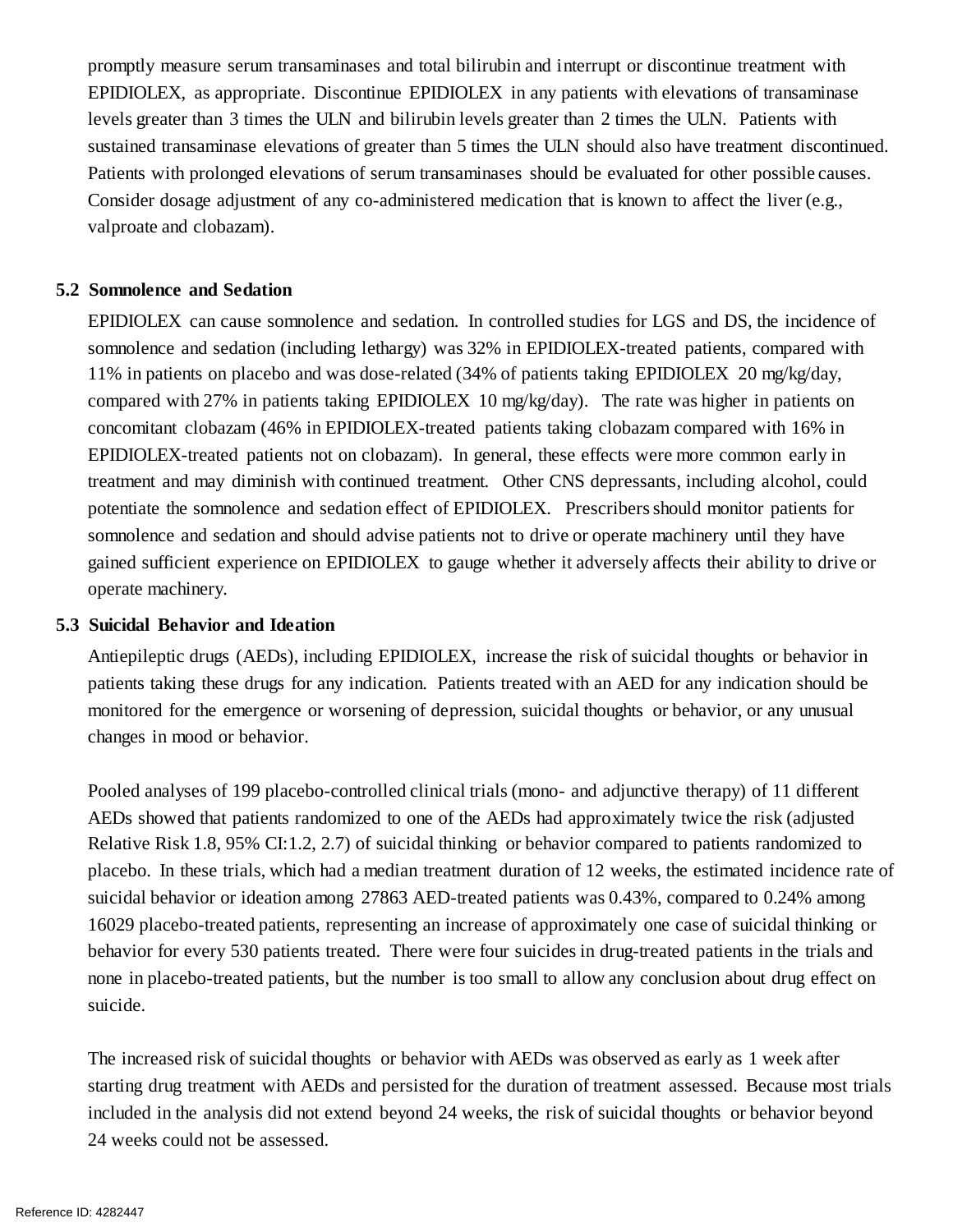The risk of suicidal thoughts or behavior was generally consistent among drugs in the data analyzed. The finding of increased risk with AEDs of varying mechanisms of action and across a range of indications suggests that the risk applies to all AEDs used for any indication. The risk did not vary substantially by age  $(5-100 \text{ years})$  in the clinical trials analyzed. Table 2 shows absolute and relative risk by indication for all evaluated AEDs.

| Table 2: Risk of Suicidal Thoughts or Behaviors by Indication for Antiepileptic Drugs in the Pooled |  |  |  |
|-----------------------------------------------------------------------------------------------------|--|--|--|
| <b>Analysis</b>                                                                                     |  |  |  |

| <b>Indication</b> | <b>Placebo Patients</b> | <b>Drug Patients</b> | <b>Relative Risk: Incidence</b> | <b>Risk Difference:</b>     |
|-------------------|-------------------------|----------------------|---------------------------------|-----------------------------|
|                   | with Events Per         | with Events          | of Events in Drug               | <b>Additional Drug</b>      |
|                   | <b>1000 Patients</b>    | <b>Per 1000</b>      | Patients/Incidence in           | <b>Patients with Events</b> |
|                   |                         | <b>Patients</b>      | <b>Placebo Patients</b>         | <b>Per 1000 Patients</b>    |
|                   |                         |                      |                                 |                             |
| Epilepsy          | 1.0                     | 3.4                  | 3.5                             | 2.4                         |
| Psychiatric       | 5.7                     | 8.5                  | 1.5                             | 2.9                         |
| Other             | 1.0                     | 1.8                  | 1.9                             | 0.9                         |
| Total             | 2.4                     | 4.3                  | 1.8                             | 1.9                         |

 The relative risk for suicidal thoughts or behavior was higher in clinical trials in patients with epilepsy than in clinical trials in patients with psychiatric or other conditions, but the absolute risk differences were similar for the epilepsy and psychiatric indications.

 Anyone considering prescribing EPIDIOLEX or any other AED must balance the risk of suicidal thoughts or behaviors with the risk of untreated illness. Epilepsy and many other illnesses for which AEDs are prescribed are themselves associated with morbidity and mortality and an increased risk of suicidal thoughts and behavior. Should suicidal thoughts and behavior emerge during treatment, consider whether the emergence of these symptoms in any given patient may be related to the illness being treated.

### **5.4 Hypersensitivity Reactions**

 EPIDIOLEX can cause hypersensitivity reactions. One subject in the EPIDIOLEX clinical trials had pruritus, erythema, and angioedema requiring treatment with antihistamines. Patients with known or suspected hypersensitivity to any ingredients of EPIDIOLEX were excluded from the clinical trials. If a patient develops hypersensitivity reactions after treatment with EPIDIOLEX, the drug should be discontinued. EPIDIOLEX is contraindicated in patients with a prior hypersensitivity reaction to cannabidiol or any of the ingredients in the product, which includes sesame seed oil *[see Description (11)].* 

### **5.5 Withdrawal of Antiepileptic Drugs (AEDs)**

 As with most antiepileptic drugs, EPIDIOLEX should generally be withdrawn gradually because of the risk of increased seizure frequency and status epilepticus *[see Dosage and Administration (2.4) and Clinical Studies (14)]*. But if withdrawal is needed because of a serious adverse event, rapid discontinuation can be considered.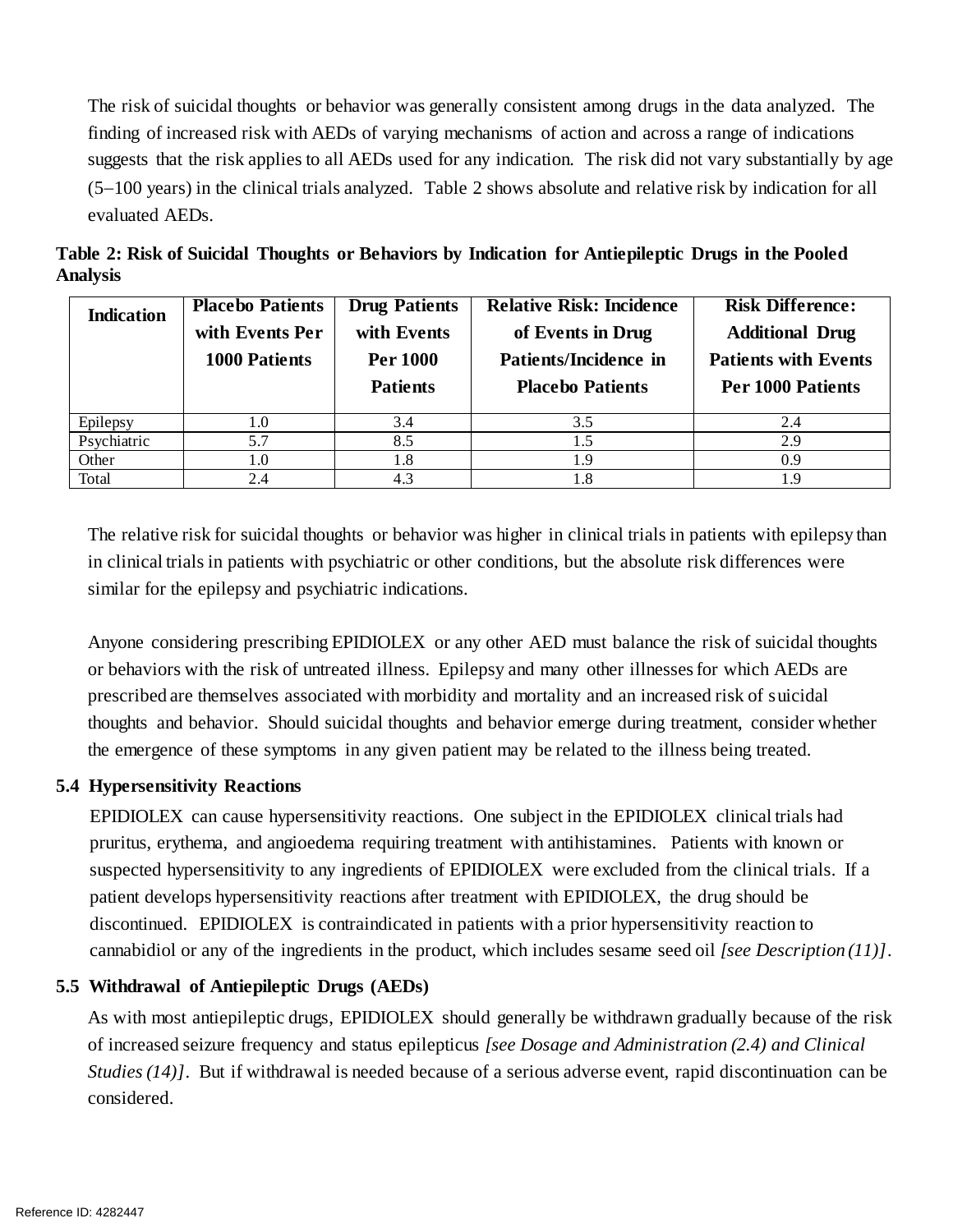### **6 ADVERSE REACTIONS**

The following important adverse reactions are described elsewhere in labeling:

- Hepatocellular Injury *[see Warnings and Precautions (5.1)]*
- Somnolence and Sedation *[see Warnings and Precautions (5.2)]*
- Suicidal Behavior and Ideation *[see Warnings and Precautions (5.3)]*
- Hypersensitivity Reactions *[see Warnings and Precautions (5.4)]*
- Withdrawal of Antiepileptic Drugs *[see Warnings and Precautions (5.5)]*

### **6.1 Clinical Trials Experience**

 Because clinical trials are conducted under widely varying conditions, adverse reaction rates observed in the clinical trials of a drug cannot be directly compared to rates in the clinical trials of another drug and may not reflect the rates observed in practice.

 In controlled and uncontrolled trials in patients with LGS and DS, 689 patients were treated with EPIDIOLEX, including 533 patients treated for more than 6 months, and 391 patients treated for more than 1 year. In an expanded access program and other compassionate use programs, 161 patients with DS and LGS were treated with EPIDIOLEX, including 109 patients treated for more than 6 months, 91 patients treated for more than 1 year, and 50 patients treated for more than 2 years.

 In placebo-controlled trials of patients with LGS or DS (includes Studies 1, 2, 3, and a Phase 2 controlled study in DS), 323 patients received EPIDIOLEX. Adverse reactions are presented below; the duration of treatment in these trials was up to 14 weeks. Approximately 46% of patients were female, 83% were Caucasian, and the mean age was 14 years (range 2 to 48 years). All patients were taking other AEDs.

 In controlled trials, the rate of discontinuation as a result of any adverse reaction was 2.7% for patients taking EPIDIOLEX 10 mg/kg/day, 11.8% for patients taking EPIDIOLEX 20 mg/kg/day, and 1.3% for patients on placebo. The most frequent cause of discontinuations was transaminase elevation. Discontinuation for transaminase elevation occurred at an incidence of 1.3% in patients taking EPIDIOLEX 10 mg/kg/day, 5.9% in patients taking EPIDIOLEX 20 mg/kg/day, and 0.4% in patients on placebo. Somnolence, sedation, and lethargy led to discontinuation in 3% of patients taking EPIDIOLEX 20 mg/kg/day compared to 0% of patients taking EPIDIOLEX 10 mg/kg/day or on placebo.

 The most common adverse reactions that occurred in EPIDIOLEX-treated patients (incidence at least 10% and greater than placebo) were somnolence; decreased appetite; diarrhea; transaminase elevations; fatigue, malaise, and asthenia; rash; insomnia, sleep disorder, and poor quality sleep; and infections.

 Table 3 lists the adverse reactions that were reported in ≥3% of EPIDIOLEX-treated patients, and at a rate greater than those on placebo in the placebo-controlled trials in LGS and DS.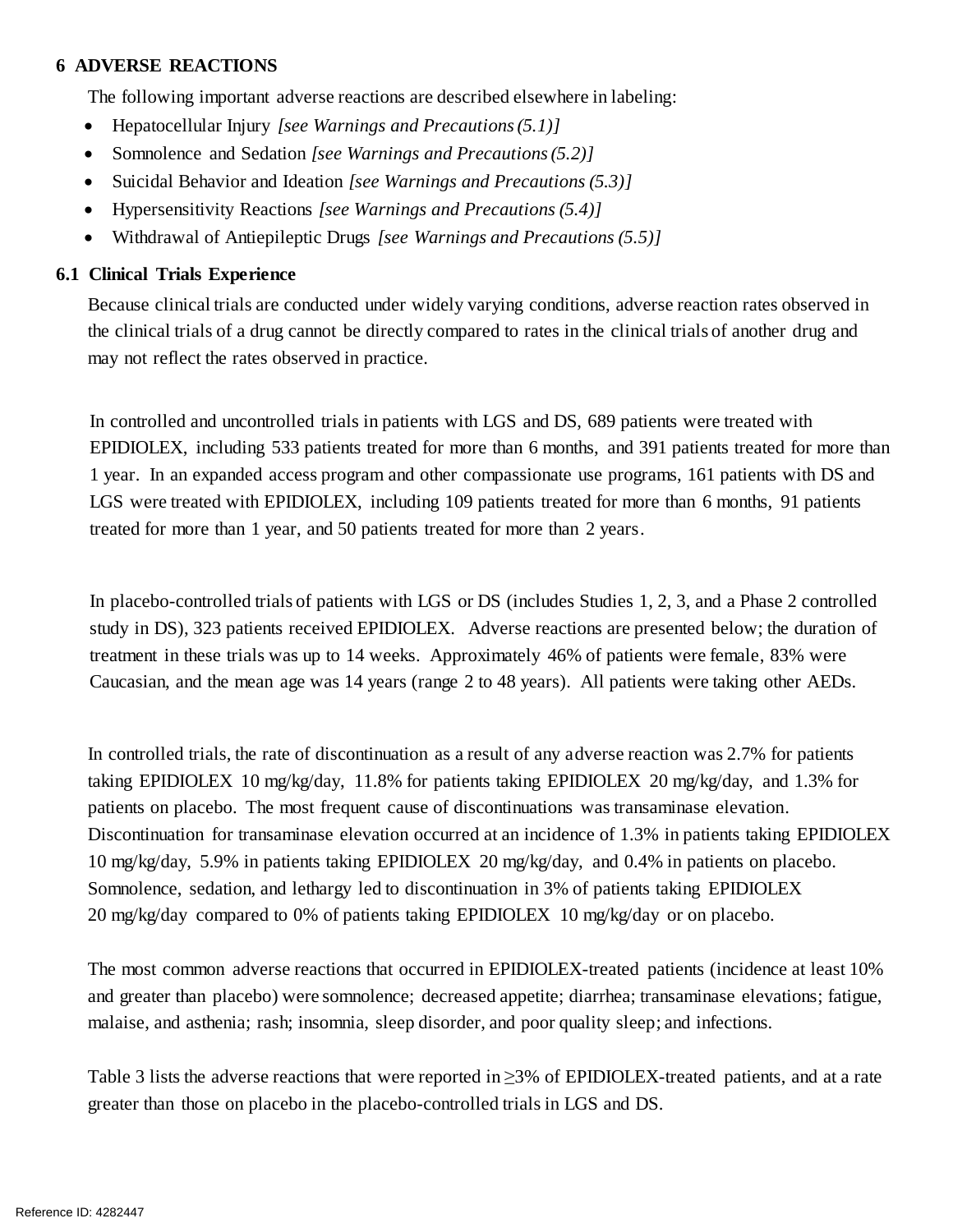|                                        | <b>EPIDIOLEX</b>                 | <b>Placebo</b>  |                |
|----------------------------------------|----------------------------------|-----------------|----------------|
|                                        | $10 \frac{\text{mg}}{\text{kg}}$ | 20 mg/kg/day    |                |
| <b>Adverse Reactions</b>               | $N=75$                           | $N = 238$       | $N = 227$      |
|                                        | $\frac{0}{0}$                    | $\frac{0}{0}$   | $\frac{0}{0}$  |
| <b>Hepatic Disorders</b>               |                                  |                 |                |
| Transaminases elevated                 | 8                                | 16              | 3              |
| <b>Gastrointestinal Disorders</b>      |                                  |                 |                |
| Decreased appetite                     | 16                               | 22              | 5              |
| Diarrhea                               | 9                                | 20              | 9              |
| Weight decreased                       | $\overline{3}$                   | $\overline{5}$  | $\overline{1}$ |
| Gastroenteritis                        | $\overline{0}$                   | $\overline{4}$  | $\mathbf{1}$   |
| Abdominal pain, discomfort             | $\overline{3}$                   | $\overline{3}$  | $\mathbf{1}$   |
| <b>Nervous System Disorders</b>        |                                  |                 |                |
| Somnolence                             | 23                               | 25              | 8              |
| Sedation                               | $\overline{3}$                   | 6               | $\mathbf{1}$   |
| Lethargy                               | $\overline{4}$                   | $\overline{8}$  | $\overline{2}$ |
| Fatigue, malaise, asthenia             | $\overline{11}$                  | $\overline{12}$ | $\overline{4}$ |
| Insomnia, sleep disorder, poor quality | 11                               | 5               | $\overline{4}$ |
| sleep                                  |                                  |                 |                |
| Irritability, agitation                | 9                                | 5               | $\overline{2}$ |
| Aggression, anger                      | $\overline{3}$                   | $\overline{5}$  | $\leq$ 1       |
| Drooling, salivary hypersecretion      | $\mathbf{1}$                     | $\overline{4}$  | $\leq$ 1       |
| Gait disturbance                       | $\overline{3}$                   | $\overline{2}$  | $\leq$ 1       |
| <b>Infections</b>                      |                                  |                 |                |
| Infection, all                         | 41                               | 40              | 31             |
| Infection, viral                       | $\overline{7}$                   | 11              | 6              |
| Pneumonia                              | $\overline{8}$                   | 5               | $\mathbf{1}$   |
| Infection, fungal                      | $\mathbf{1}$                     | $\overline{3}$  | $\overline{0}$ |
| Infection, other                       | 25                               | 21              | 24             |
| Other                                  |                                  |                 |                |
| Rash                                   | 7                                | 13              | 3              |
| Hypoxia, respiratory failure           | $\overline{3}$                   | $\overline{3}$  | $\mathbf{1}$   |

### **Table 3: Adverse Reactions in Patients Treated with EPIDIOLEX in Controlled Trials**

Adverse reactions were similar across LGS and DS in pediatric and adult patients.

### Decreased Weight

 EPIDIOLEX can cause weight loss. In the controlled trials of patients with LGS or DS, based on measured weights, 16% of EPIDIOLEX-treated patients had a decrease in weight of ≥5% from their baseline weight, compared to 8% of patients on placebo. The decrease in weight appeared to be dose-related, with 18% of patients on EPIDIOLEX 20 mg/kg/day experiencing a decrease in weight ≥5%, compared to 9% in patients on EPIDIOLEX 10 mg/kg/day. In some cases, the decreased weight was reported as an adverse event (see Table 3).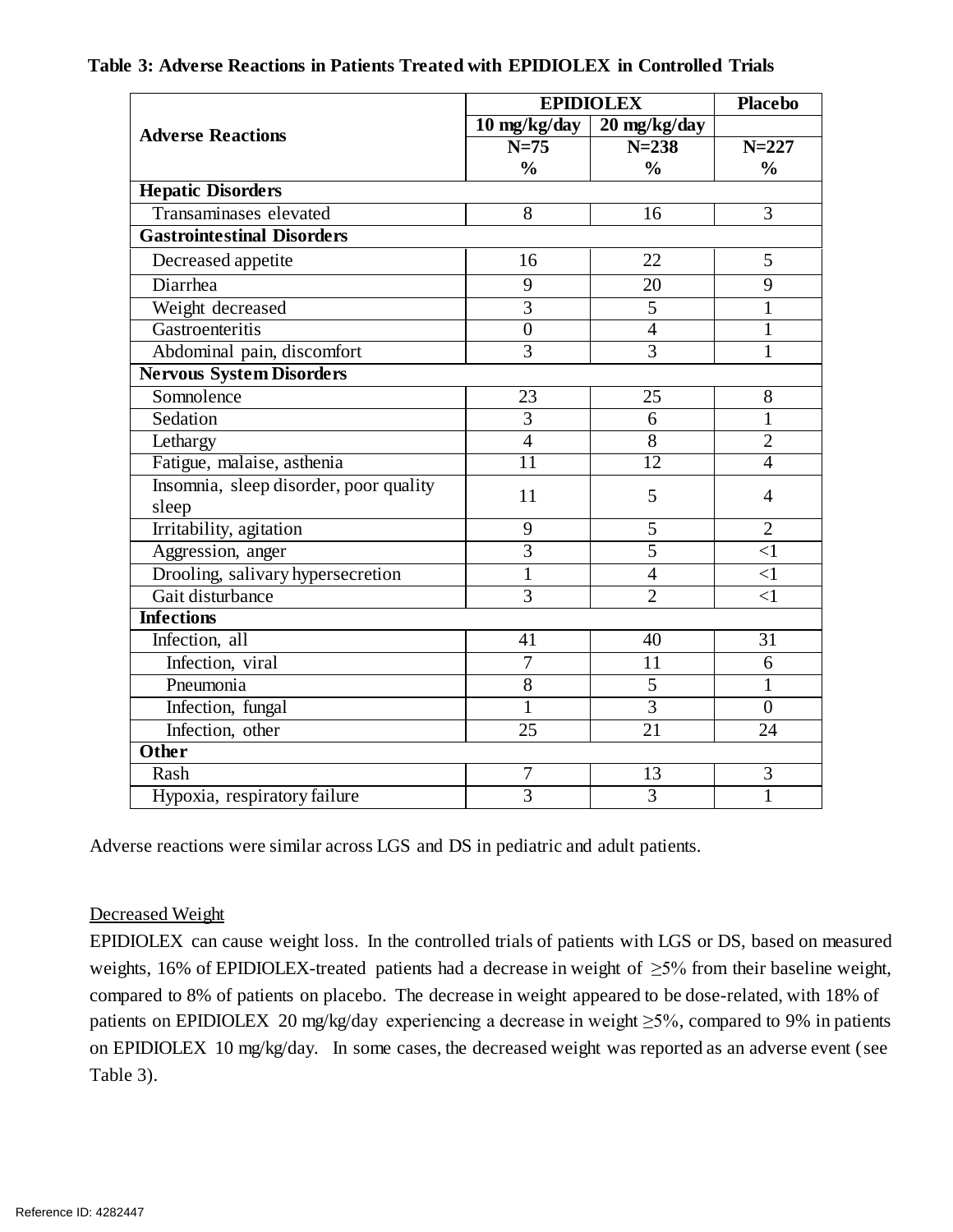### Hematologic Abnormalities

 EPIDIOLEX can cause decreases in hemoglobin and hematocrit. In controlled trials of patients with LGS or DS, the mean decrease in hemoglobin from baseline to end of treatment was -0.42 g/dL in EPIDIOLEX- treated patients and -0.03 g/dL in patients on placebo. A corresponding decrease in hematocrit was also observed, with a mean change of -1.5% in EPIDIOLEX-treated patients, and -0.4% in patients on placebo. There was no effect on red blood cell indices. Thirty percent (30%) of EPIDIOLEX-treated patients developed a new laboratory-defined anemia during the course of the study (defined as a normal hemoglobin concentration at baseline, with a reported value less than the lower limit of normal at a subsequent time point), versus 13% of patients on placebo.

### Increases in Creatinine

 EPIDIOLEX can cause elevations in serum creatinine. The mechanism has not been determined. In controlled studies in healthy adults and in patients with LGS and DS, an increase in serum creatinine of approximately 10% was observed within 2 weeks of starting EPIDIOLEX. The increase was reversible in healthy adults. Reversibility was not assessed in studies in LGS and DS.

# **7 DRUG INTERACTIONS**

# **7.1 Effect of Other Drugs on EPIDIOLEX**

### Moderate or Strong Inhibitors of CYP3A4 or CYP2C19

 EPIDIOLEX is metabolized by CYP3A4 and CYP2C19. Therefore, coadministration with a moderate or strong inhibitor of CYP3A4 or CYP2C19 will increase cannabidiol plasma concentrations, which may result in a greater risk of adverse reactions *[see Clinical Pharmacology (12.3)].* Consider a reduction in EPIDIOLEX dosage when coadministered with a moderate or strong inhibitor of CYP3A4 or CYP2C19.

## Strong CYP3A4 or CYP2C19 Inducers

 Coadministration with a strong CYP3A4 or CYP2C19 inducer will decrease cannabidiol plasma concentrations, which may lower the efficacy of EPIDIOLEX *[see Clinical Pharmacology (12.3)]*. Consider an increase in EPIDIOLEX dosage (based on clinical response and tolerability) when coadministered with a strong CYP3A4 or CYP2C19 inducer.

# **7.2 Effect of EPIDIOLEX on Other Drugs**

### UGT1A9, UGT2B7, CYP1A2, CYP2B6, CYP2C8, CYP2C9 and CYP2C19 Substrates

 In vitro data predict drug-drug interactions with CYP1A2 substrates (e.g., theophylline, caffeine), CYP2B6 coadministered with EPIDIOLEX. Coadministration of EPIDIOLEX is also predicted to cause clinically significant interactions with CYP2C8 and CYP2C9 (e.g., phenytoin) substrates. Because of potential inhibition of enzyme activity, consider a reduction in dosage of substrates of UGT1A9, UGT2B7, CYP2C8, and CYP2C9, as clinically appropriate, if adverse reactions are experienced when administered substrates (e.g., bupropion, efavirenz), uridine 5' diphospho-glucuronosyltransferase 1A9 (UGT1A9) (e.g., diflunisal, propofol, fenofibrate), and UGT2B7 (e.g., gemfibrozil, lamotrigine, morphine, lorazepam) when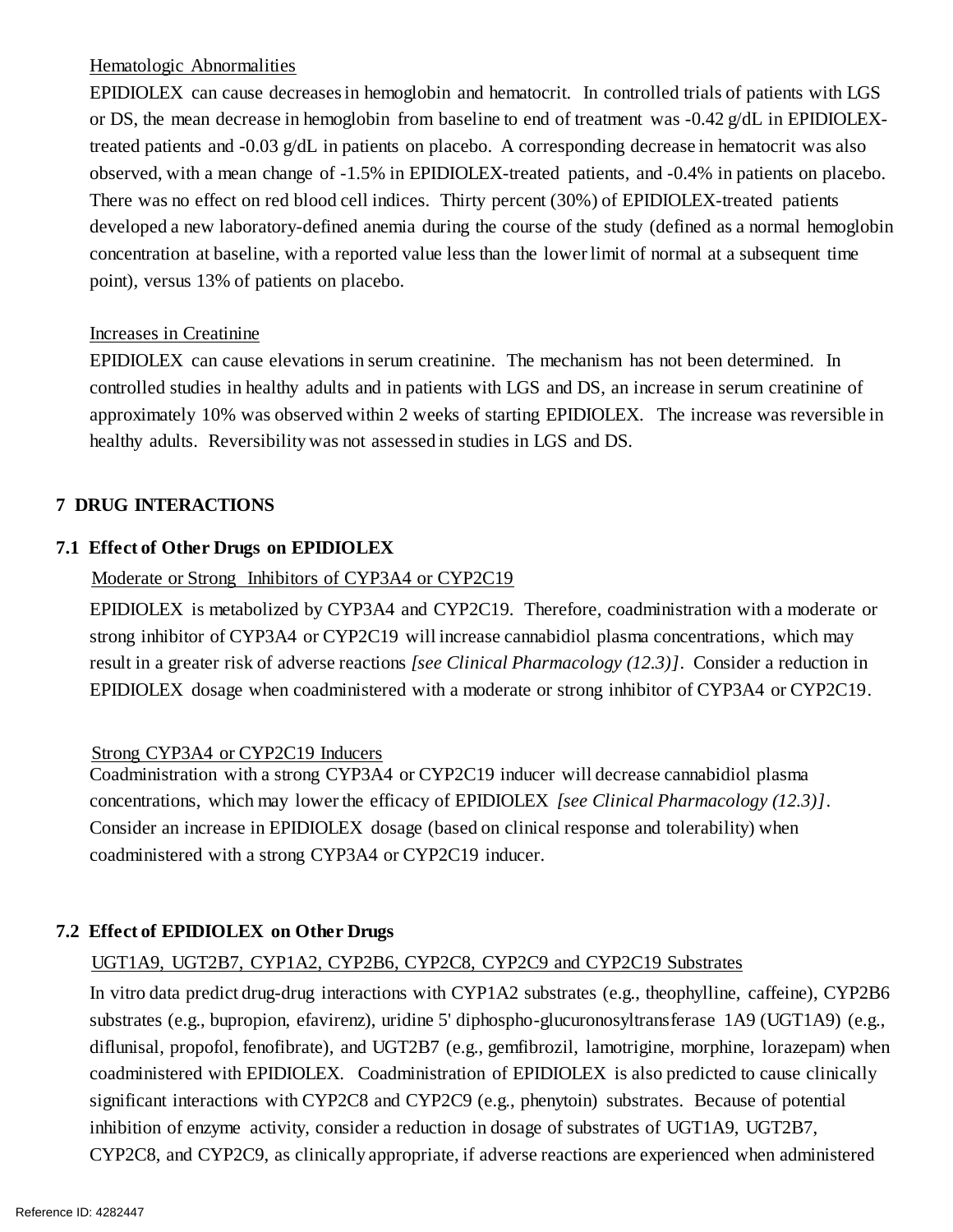concomitantly with EPIDIOLEX. Because of potential for both induction and inhibition of enzyme activity, consider adjusting dosage of substrates of CYP1A2 and CYP2B6, as clinically appropriate.

#### Sensitive CYP2C19 Substrates

Sensitive CYP2C19 Substrates<br>In vivo data show that coadministration of EPIDIOLEX increases plasma concentrations of drugs that are metabolized by (i.e., are substrates of) CYP2C19 (e.g., diazepam) and may increase the risk of adverse reactions with these substrates *[see Clinical Pharmacology (12.3)]*. Consider a reduction in dosage of sensitive CYP2C19 substrates, as clinically appropriate, when coadministered with EPIDIOLEX.

#### *Clobazam*

 Coadministration of EPIDIOLEX produces a 3-fold increase in plasma concentrations of N- desmethylclobazam, the active metabolite of clobazam (a substrate of CYP2C19) *[see Clinical Pharmacology (12.3)].* This may increase the risk of clobazam-related adverse reactions *[see Warnings and Precautions (5.1, 5.2)]*. Consider a reduction in dosage of clobazam if adverse reactions known to occur with clobazam are experienced when co-administered with EPIDIOLEX.

### **7.3 Concomitant Use of EPIDIOLEX and Valproate**

 Concomitant use of EPIDIOLEX and valproate increases the incidence of liver enzyme elevations *[see Warnings and Precautions (5.1)].* Discontinuation or reduction of EPIDIOLEX and/or concomitant valproate should be considered. Insufficient data are available to assess the risk of concomitant administration of other hepatotoxic drugs and EPIDIOLEX.

### **7.4 CNS Depressants and Alcohol**

 Concomitant use of EPIDIOLEX with other CNS depressants may increase the risk of sedation and  somnolence *[see Warnings and Precautions [\(5.2\)](http://fdalabel.fda.gov/fdalabel-r/services/spl/set-ids/de03bd69-2dca-459c-93b4-541fd3e9571c/spl-doc?hl=alcohol#LINK_13d79efb-b31e-4a55-8cd2-eae0787670dd)]*.

### **8 USE IN SPECIFIC POPULATIONS**

#### **8.1 Pregnancy**

### Pregnancy Exposure Registry

 There is a pregnancy exposure registry that monitors pregnancy outcomes in women exposed to antiepileptic drugs (AEDs), such as EPIDIOLEX, during pregnancy. Encourage women who are taking EPIDIOLEX during pregnancy to enroll in the North American Antiepileptic Drug (NAAED) Pregnancy Registry by calling the toll free number 1-888-233-2334 or visiting http://www.aedpregnancyregistry.org/.

#### Risk Summary

There are no adequate data on the developmental risks associated with the use of EPIDIOLEX in pregnant women. Administration of cannabidiol to pregnant animals produced evidence of developmental toxicity (increased embryofetal mortality in rats and decreased fetal body weights in rabbits; decreased growth, delayed sexual maturation, long-term neurobehavioral changes, and adverse effects on the reproductive system in rat offspring) at maternal plasma exposures similar to (rabbit) or greater than (rat) that in humans at therapeutic doses *(see Animal Data).* In the U.S. general population, the estimated background risk of